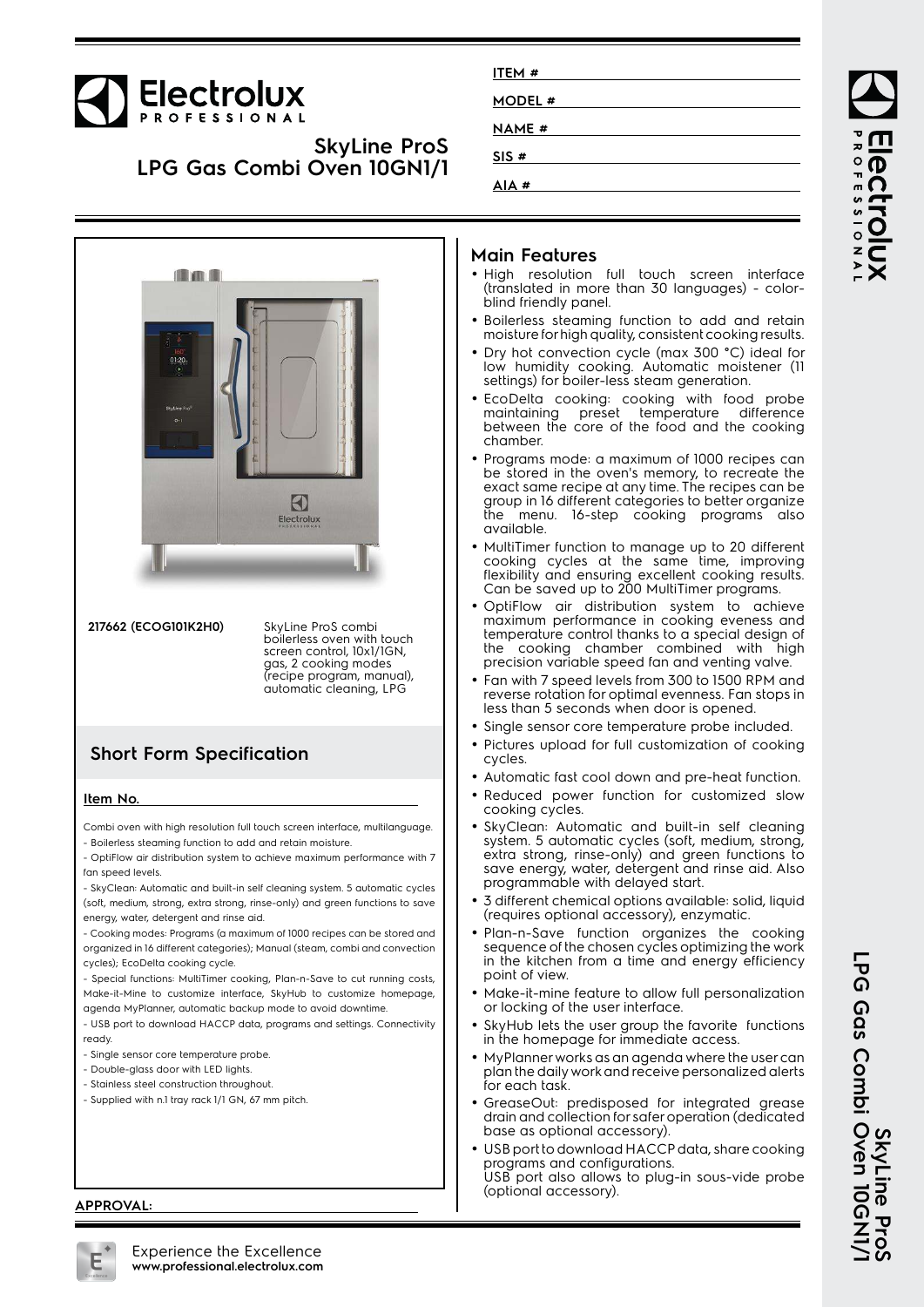

### **SkyLine ProS LPG Gas Combi Oven 10GN1/1**

- Connectivity ready for real time access to connected appliances from remote and HACCP monitoring (requires optional accessory).
- Trainings and guidances supporting materials easily accessible by scanning QR-Code with any mobile device.
- Back-up mode with self-diagnosis is automatically activated if a failure occurs to avoid downtime.
- Automatic consumption visualization at the end of the cycle.

#### **Construction**

- Human centered design with 4-star certification for ergonomics and usability.
- Wing-shaped handle with ergonomic design and hands-free opening with the elbow, making managing trays simpler (Registered Design at EPO).
- Double thermo-glazed door with open frame construction, for cool outside door panel. Swing hinged easy-release inner glass on door for easy cleaning.
- Seamless hygienic internal chamber with all rounded corners for easy cleaning.
- 304 AISI stainless steel construction throughout.
- Front access to control board for easy service.
- IPX 5 spray water protection certification for easy cleaning.
- Supplied with n.1 tray rack 1/1 GN, 67 mm pitch.

#### **Optional Accessories**

| • Water softener with cartridge and flow | <b>PNC 920002</b> |
|------------------------------------------|-------------------|
| meter for 6 & 10 GN 1/1 ovens (low-      |                   |
| medium steam usage - less than 2hrs      |                   |
| per day full steam)                      |                   |

- Water softener with cartridge and flow meter (high steam usage) PNC 920003  $\Box$
- Water softener with salt for ovens with automatic regeneration of resin PNC 921305 ❑
- • Resin sanitizer for water softener (921305) PNC 921306 ❑
- Wheel kit for 6 & 10 GN 1/1 and 2/1 GN oven base (not for the disassembled one) PNC 922003  $\Box$
- Pair of AISI 304 stainless steel grids, GN PNC 922017 1/1  $\Box$
- Pair of grids for whole chicken (8 per grid - 1,2kg each), GN 1/1 PNC 922036 ❑
- AISI 304 stainless steel grid, GN 1/1 PNC 922062  $\Box$
- Grid for whole chicken (4 per grid 1,2kg PNC 922086 each), GN 1/2 ❑
- External side spray unit (needs to be mounted outside and includes support to be mounted on the oven) PNC 922171 ❑
- Baking tray for 5 baguettes in perforated aluminum with silicon coating, 400x600x38mm PNC 922189  $\Box$
- Baking tray with 4 edges in perforated aluminum, 400x600x20mm PNC 922190 ❑
- Baking tray with 4 edges in aluminum, 400x600x20mm PNC 922191 ❑ • Pair of frying baskets PNC 922239
- ❑ • AISI 304 stainless steel bakery/pastry grid 400x600mm PNC 922264 ❑



| • Double-step door opening kit                                                                                                                        | PNC 922265 □            |
|-------------------------------------------------------------------------------------------------------------------------------------------------------|-------------------------|
| · Grid for whole chicken (8 per grid - 1,2kg<br>each), GN 1/1                                                                                         | PNC 922266 □            |
| • USB probe for sous-vide cooking                                                                                                                     | PNC 922281 Q            |
| • Grease collection tray, GN 1/1, H=100 mm                                                                                                            | PNC 922321 □            |
| • Kit universal skewer rack and 4 long<br>skewers for Lenghtwise ovens                                                                                | PNC 922324 Q            |
| • Universal skewer rack                                                                                                                               | PNC 922326 □            |
| • 4 long skewers                                                                                                                                      | PNC 922327 □            |
| • Water nanofilter for 6 & 10 GN 1/1 ovens                                                                                                            | PNC 922342 □            |
| ● External reverse osmosis filter for 6 & 10 GN PNC 922343 Q<br>1/1 ovens                                                                             |                         |
| • Multipurpose hook                                                                                                                                   | PNC 922348 D            |
| • 4 flanged feet for 6 & 10 GN, 2", 100-130mm PNC 922351 □                                                                                            |                         |
| · Grid for whole duck (8 per grid - 1,8kg<br>each), GN 1/1                                                                                            | PNC 922362 □            |
| • Thermal cover for 10 GN 1/1 oven and blast PNC 922364 Q<br>chiller freezer                                                                          |                         |
| • Tray support for 6 & 10 GN 1/1 disassembled PNC 922382 □<br>open base                                                                               |                         |
| · Wall mounted detergent tank holder                                                                                                                  | PNC 922386 <del>□</del> |
| • Tray rack with wheels 10 GN 1/1, 65mm pitch PNC 922601 $\Box$                                                                                       |                         |
| • Tray rack with wheels, 8 GN 1/1, 80mm pitch PNC 922602 Q                                                                                            |                         |
| • Bakery/pastry tray rack with wheels holding PNC 922608 Q<br>400x600mm grids for 10 GN 1/1 oven and<br>blast chiller freezer, 80mm pitch (8 runners) |                         |
| · Slide-in rack with handle for 6 & 10 GN 1/1<br>oven                                                                                                 | PNC 922610 <b>□</b>     |
| • Open base with tray support for 6 & 10 GN<br>1/1 oven                                                                                               | PNC 922612 <b>□</b>     |
| • Cupboard base with tray support for 6 & 10 PNC 922614 Q<br>GN 1/1 oven                                                                              |                         |
| • Hot cupboard base with tray support for 6<br>& 10 GN 1/1 oven holding GN 1/1<br>or400x600mm                                                         | PNC 922615 <b>□</b>     |
| • External connection kit for detergent and<br>rinse aid                                                                                              | PNC 922618 <b>□</b>     |
| · Grease collection kit for GN 1/1-2/1<br>cupboard base (trolley with 2 tanks, open/<br>close device and drain)                                       | PNC 922619 Q            |
| • Stacking kit for gas 6 GN 1/1 oven placed<br>on gas 10 GN 1/1 oven                                                                                  | PNC 922623 <b>□</b>     |
| • Trolley for slide-in rack for 6 & 10 GN 1/1<br>oven and blast chiller freezer                                                                       | PNC 922626 <b>□</b>     |
| • Trolley for mobile rack for 6 GN 1/1 on 6 or<br>10 GN 1/1 ovens                                                                                     | PNC 922630 <b>□</b>     |
| • Stainless steel drain kit for 6 & 10 GN oven,<br>dia=50mm                                                                                           | PNC 922636 Q            |
| • Plastic drain kit for 6 & 10 GN oven,<br>dia=50mm                                                                                                   | PNC 922637 Q            |
| • Grease collection kit for open base (trolley<br>with 2 tanks, open/close device and drain)                                                          | PNC 922639 □            |
| . Wall support for 10 GN 1/1 oven                                                                                                                     | PNC 922645 <del>□</del> |
| • Banquet rack with wheels holding 30 plates PNC 922648 $\Box$<br>for 10 GN 1/1 oven and blast chiller freezer,<br>65mm pitch                         |                         |
| · Banquet rack with wheels 23 plates for 10<br>GN 1/1 oven and blast chiller freezer, 85mm<br>pitch                                                   | PNC 922649 □            |
| • Dehydration tray, GN 1/1, H=20mm                                                                                                                    | PNC 922651 ❑            |
| · Flat dehydration tray, GN 1/1                                                                                                                       | PNC 922652 ❑            |

#### **SkyLine ProS LPG Gas Combi Oven 10GN1/1**

The company reserves the right to make modifications to the products without prior notice. All information correct at time of printing.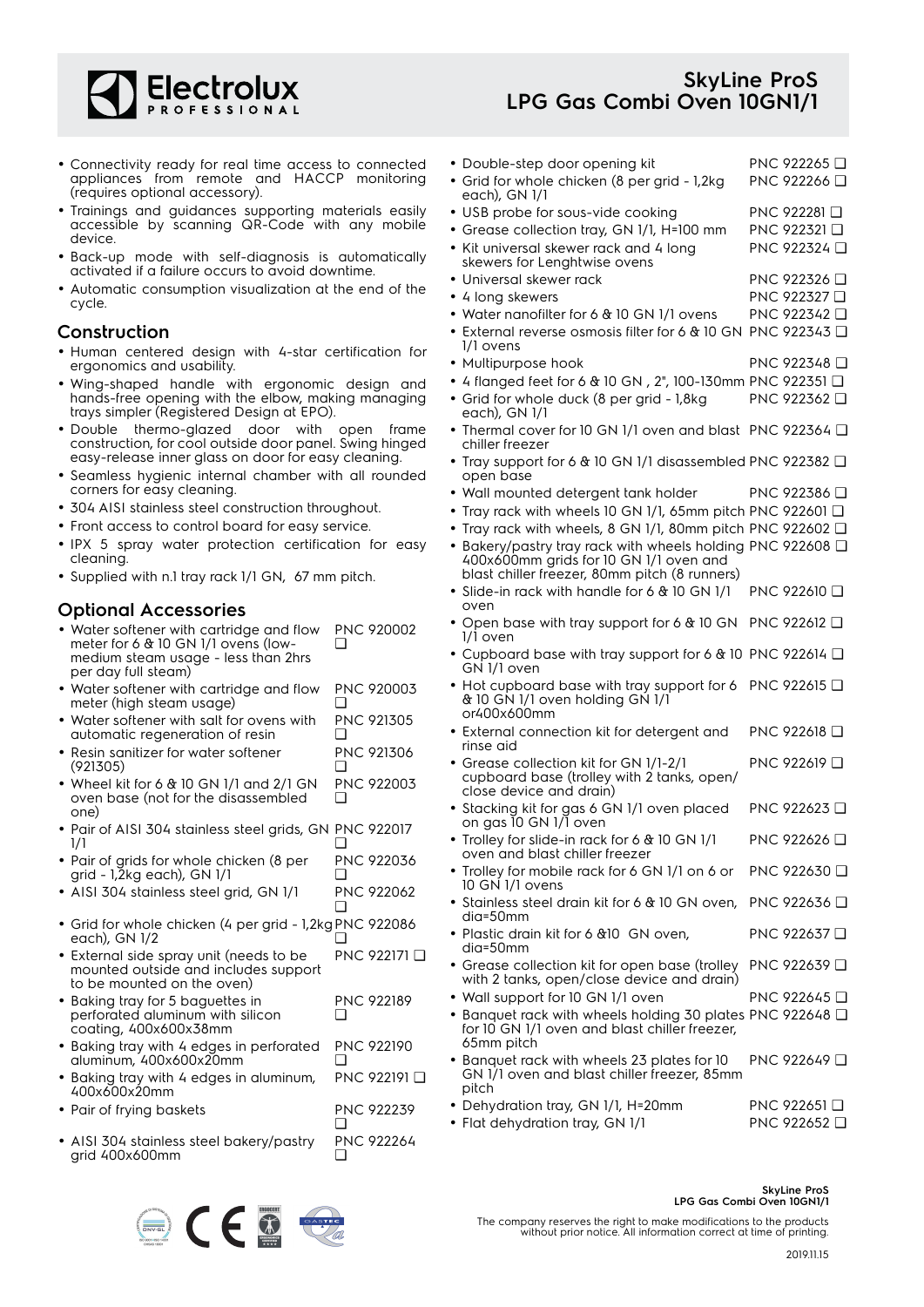

|  |                            | <b>SkyLine ProS</b> |  |
|--|----------------------------|---------------------|--|
|  | LPG Gas Combi Oven 10GN1/1 |                     |  |

| Open base for 6 & 10 GN 1/1 oven,<br>disassembled - NO accessory can be<br>fitted with the exception of 922382                     | ப      | <b>PNC 922653</b>                 |
|------------------------------------------------------------------------------------------------------------------------------------|--------|-----------------------------------|
| Bakery/pastry rack kit for 10 GN 1/1 oven PNC 922656<br>with 8 racks 400x600mm and 80mm<br>pitch                                   |        |                                   |
| • Stacking kit for gas 6 GN 1/1 oven<br>placed on 7kg and 15kg crosswise blast $\square$<br>chiller freezer                        |        | PNC 922657                        |
| • Heat shield for stacked ovens 6 GN 1/1<br>on 10 GN 1/1                                                                           |        | PNC 922661                        |
| • Heat shield for 10 GN 1/1 oven                                                                                                   | ❏      | <b>PNC 922663</b>                 |
| $\bullet\,$ Kit to convert from natural gas to LPG                                                                                 | ❏      | PNC 922670                        |
| Kit to convert from LPG to natural gas                                                                                             | ❏      | PNC 922671                        |
| • Flue condenser for gas oven                                                                                                      | ∣ 1    | PNC 922678                        |
| • Fixed tray rack for 10 GN 1/1 and<br>400x600mm grids                                                                             | ∣ 1    | PNC 922685                        |
| • Kit to fix oven to the wall                                                                                                      | ❏      | PNC 922687                        |
| • Tray support for 6 & 10 GN 1/1 open<br>base                                                                                      |        | <b>PNC 922690</b>                 |
| • 4 adjustable feet with black cover for 6<br>& 10 GN ovens, 150-200mm                                                             | □      | PNC 922693                        |
| · Reinforced tray rack with wheels, lowest PNC 922694<br>support dedicated to a grease<br>collection tray for 10 GN 1/1 oven, 64mm |        |                                   |
| pitch<br>· Wifi board (NIU)                                                                                                        |        | PNC 922695                        |
| · Detergent tank holder for open base                                                                                              | ❏<br>❏ | PNC 922699                        |
| • Bakery/pastry runners 400x600mm for 6 PNC 922702<br>& 10 GN 1/1 oven base                                                        |        |                                   |
| $\bullet\,$ Wheels for stacked ovens                                                                                               | ∩      | PNC 922704                        |
| • Spit for lamb or suckling pig (up to 12kg) PNC 922709<br>for GN 1/1 ovens                                                        | ❏      |                                   |
| • Probe holder for liquids                                                                                                         | ∣ 1    | <b>PNC 922714</b>                 |
| $\bullet$ Exhaust hood with fan for 6 & 10 GN 1/1<br>ovens                                                                         | ∣ 1    | PNC 922728                        |
| • Exhaust hood without fan for 6&10<br>1/1GN ovens                                                                                 | H      | PNC 922733                        |
| • Fixed tray rack, 8 GN 1/1, 85mm pitch<br>• Fixed tray rack, 8 GN 2/1, 85mm pitch                                                 | ❏      | PNC 922741 Q<br><b>PNC 922742</b> |
| • 4 high adjustable feet for 6 & 10 GN<br>ovens, 230-290mm                                                                         | ❏      | <b>PNC 922745</b>                 |
| • Tray for traditional static cooking,<br>H=100mm                                                                                  | ப      | PNC 922746                        |
| · Double-face griddle, one side ribbed<br>and one side smooth, 400x600mm                                                           | ❏      | PNC 922747                        |
| • Non-stick universal pan, GN 1/1,<br>H=20mm                                                                                       | ப      | PNC 925000                        |
| • Non-stick universal pan, GN 1/1,<br>H=40mm                                                                                       | ப      | PNC 925001                        |
| • Non-stick universal pan, GN 1/1,<br>H=60mm                                                                                       | ❏      | PNC 925002                        |
| · Double-face griddle, one side ribbed<br>and one side smooth, GN 1/1                                                              | ப      | PNC 925003                        |

| PNC 925004 D        |
|---------------------|
| PNC 925005 Q        |
| PNC 925006 <b>□</b> |
| PNC 925007 D        |
| PNC 925008 Q        |
| PNC 925009 D        |
| PNC 925010 Q        |
| PNC 925011 D        |
| PNC 930209 Q        |
| PNC 930210 Q        |
| PNC 930211 □        |
| PNC 930212 Q        |
|                     |

• Compatibility kit for installation on previous base GN 1/1 PNC 930217 ❑